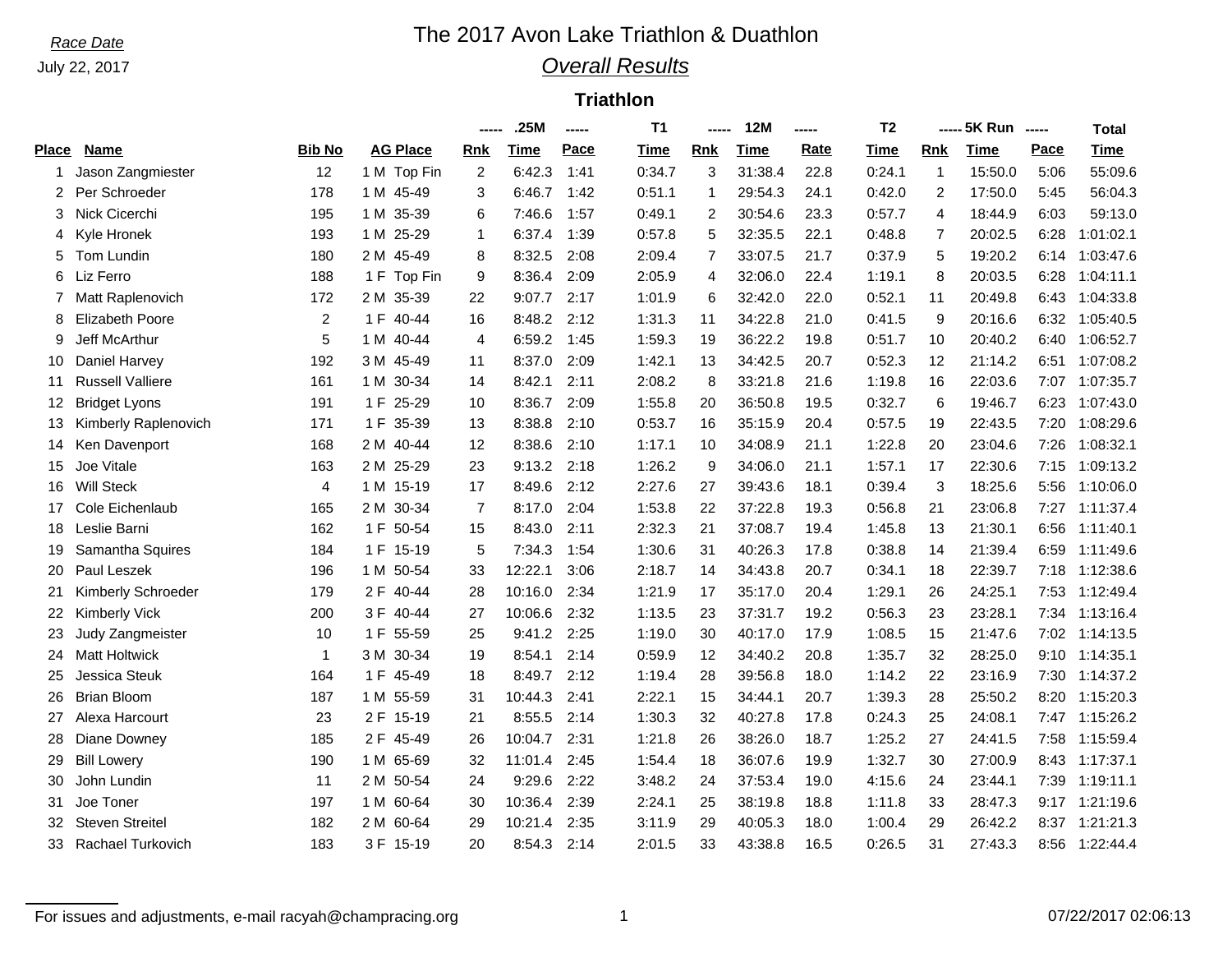| Race Date            | The 2017 Avon Lake Triathlon & Duathlon |                 |     |              |      |             |       |         |             |             |            |                    |      |           |
|----------------------|-----------------------------------------|-----------------|-----|--------------|------|-------------|-------|---------|-------------|-------------|------------|--------------------|------|-----------|
| July 22, 2017        | <b>Overall Results</b>                  |                 |     |              |      |             |       |         |             |             |            |                    |      |           |
|                      | <b>Triathlon ATH</b>                    |                 |     |              |      |             |       |         |             |             |            |                    |      |           |
|                      |                                         |                 |     | .25M         |      | T1          | ----- | 12M     | -----       | T2          |            | ----- 5K Run ----- |      | Total     |
| Name<br><b>Place</b> | <b>Bib No</b>                           | <b>AG Place</b> | Rnk | Time         | Pace | <b>Time</b> | Rnk   | Time    | <u>Rate</u> | <b>Time</b> | <b>Rnk</b> | Time               | Pace | Time      |
| Marybeth Leitch      | 169                                     | 1-99<br>' H     |     | 11:16.5 2:49 |      | 2:08.9      |       | 40:08.0 | 17.9        | 0:39.7      |            | 27:27.4            | 8:51 | 1:21:40.7 |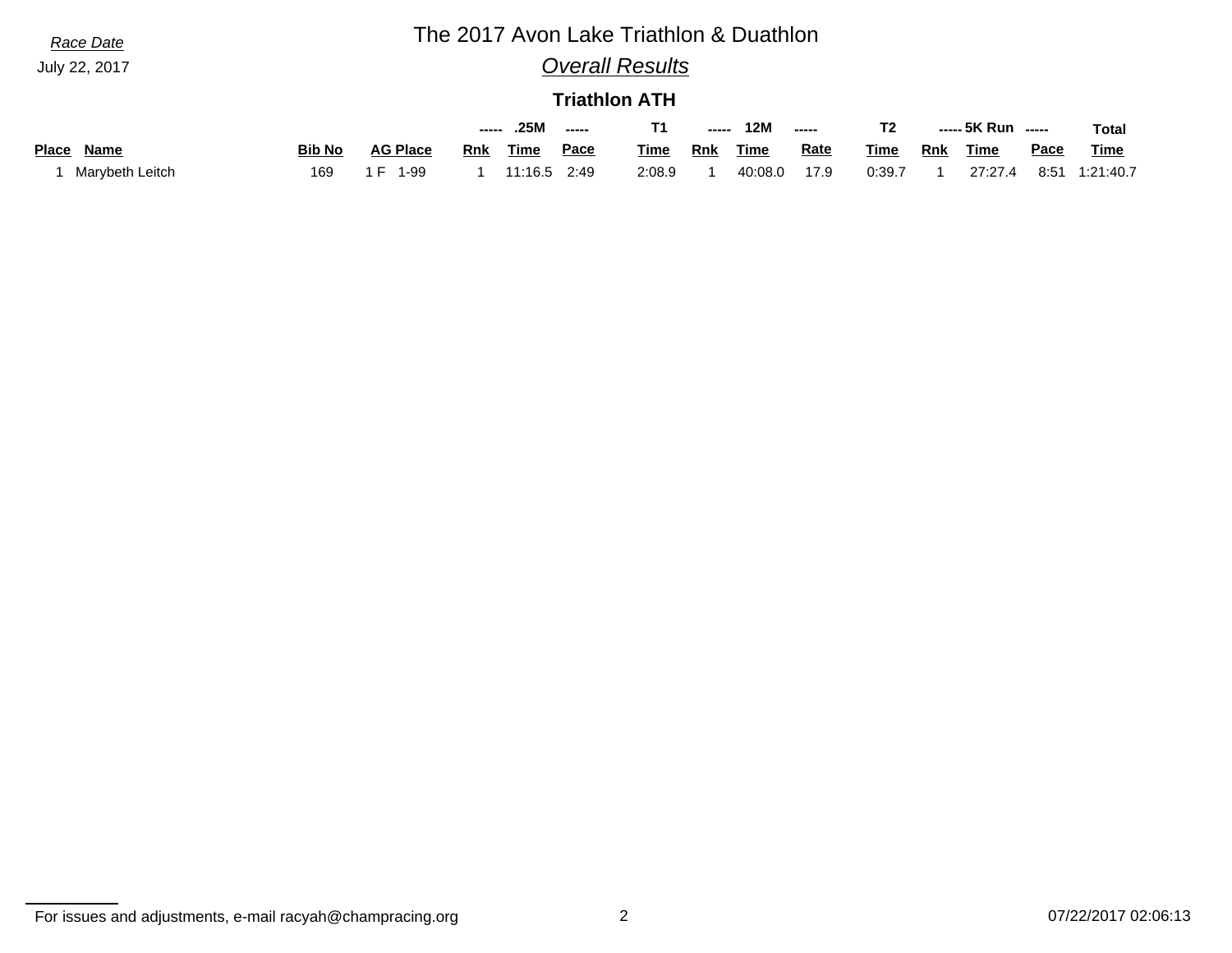July 22, 2017

## *Race Date* **The 2017 Avon Lake Triathlon & Duathlon** *Overall Results*

## **Duathlon**

|              |                      |               |                 |            | ----- 5K Run |      | Τ1     | ----- | 12M     | ----- | T <sub>2</sub> |            | ----- 5K Run |      | Total     |
|--------------|----------------------|---------------|-----------------|------------|--------------|------|--------|-------|---------|-------|----------------|------------|--------------|------|-----------|
| <b>Place</b> | <b>Name</b>          | <b>Bib No</b> | <b>AG Place</b> | <b>Rnk</b> | <u>Time</u>  | Pace | Time   | Rnk   | Time    | Rate  | Time           | <b>Rnk</b> | Time         | Pace | Time      |
|              | Jonathan Zappala     | 156           | M Top Fin       |            | 16:43.2      | 5:24 | 0:21.3 |       | 32:59.5 | 21.8  | 0:23.5         |            | 16:51.5      | 5:26 | 1:07:19.2 |
|              | 2 Tim Watkins        | 151           | IM 20-24        | 3          | 19:19.9      | 6:14 | 1:01.8 | 3     | 34:19.6 | 21.0  | 1:02.8         | 2          | 19:16.9      | 6:13 | 1:15:01.2 |
|              | 3 Jennifer Peverelle | 3             | F Top Fin       | 2          | 19:06.2      | 6:10 | 1:07.4 |       | 34:04.1 | 21.1  | 0:46.4         | 4          | 21:09.7      | 6:49 | 1:16:14.1 |
|              | 4 Mark Wladecki      | 157           | IM 55-59        | 4          | 20:02.1      | 6:28 | 1:09.8 | 5.    | 37:59.2 | 19.0  | 0:00.0         | 3          | 19:51.0      | 6:24 | 1:19:02.2 |
|              | 5 Lorenzo Pompeo     | 22            | M 45-49         | 5.         | 20:31.3      | 6:37 | 1:54.6 | 6     | 39:47.0 | 18.1  | 1:14.0         | 5          | 21:50.1      | 7:03 | 1:25:17.1 |
|              | 6 Don Cunningham     | 18            | 2 M 55-59       | 6.         | 22:48.5      | 7:21 | 1:18.2 | 4     | 36:05.5 | 20.0  | 1:33.2         | 6          | 24:11.2      | 7:48 | 1:25:57.0 |
|              | Bill Robb            | 153           | M 50-54         |            | 23:35.0      | 7:36 | 0:56.0 | 8     | 41:26.5 | 17.4  | 0:29.4         |            | 25:56.5      | 8:22 | 1:32:23.5 |
|              | 8 Gary Gugliotta     | 158           | 2 M 45-49       | 8          | 27:20.2      | 8:49 | 1:19.5 |       | 39:53.8 | 18.1  | 0:46.4         | 8          | 29:05.2      | 9:23 | 1:38:25.4 |

For issues and adjustments, e-mail racyah@champracing.org 3 07/22/2017 02:06:13